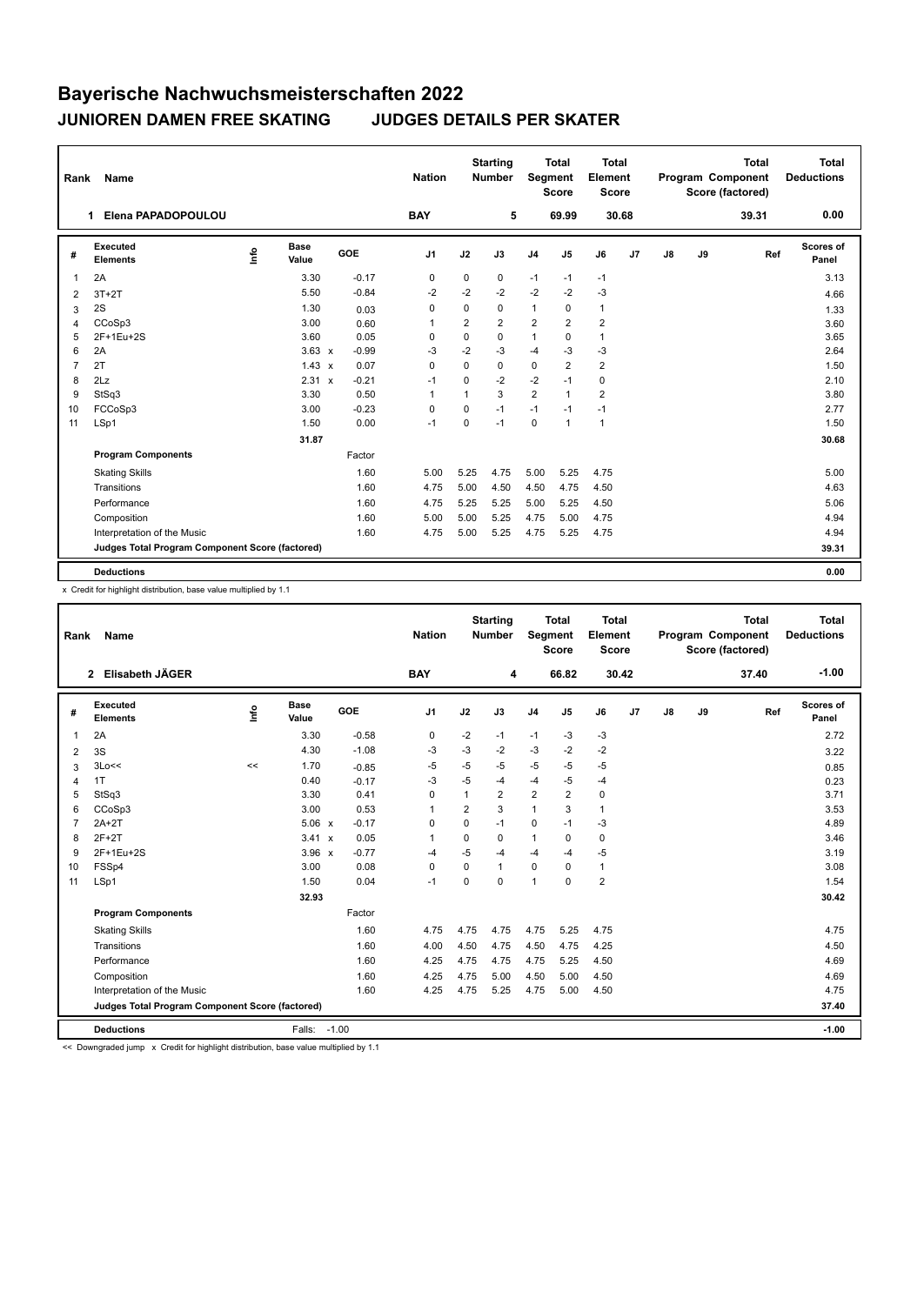## **Bayerische Nachwuchsmeisterschaften 2022 JUNIOREN DAMEN FREE SKATING JUDGES DETAILS PER SKATER**

| Rank           | <b>Name</b>                                     |      |                      |                                      | <b>Nation</b>  |             | <b>Starting</b><br><b>Number</b> | Segment        | <b>Total</b><br><b>Score</b> | <b>Total</b><br>Element<br><b>Score</b> |                |               |    | Total<br>Program Component<br>Score (factored) | Total<br><b>Deductions</b> |
|----------------|-------------------------------------------------|------|----------------------|--------------------------------------|----------------|-------------|----------------------------------|----------------|------------------------------|-----------------------------------------|----------------|---------------|----|------------------------------------------------|----------------------------|
|                | Eva BALDUZZI<br>3                               |      |                      |                                      | <b>BAY</b>     |             | 3                                |                | 64.02                        | 28.01                                   |                |               |    | 37.01                                          | $-1.00$                    |
| #              | Executed<br><b>Elements</b>                     | lnfo | <b>Base</b><br>Value | <b>GOE</b>                           | J <sub>1</sub> | J2          | J3                               | J <sub>4</sub> | J <sub>5</sub>               | J6                                      | J <sub>7</sub> | $\mathsf{J}8$ | J9 | Ref                                            | <b>Scores of</b><br>Panel  |
| $\overline{1}$ | $2A+2T$                                         |      | 4.60                 | 0.25                                 | $\mathbf{1}$   | 0           | 1                                | $\mathbf{1}$   | $\mathbf{1}$                 | $\mathbf 0$                             |                |               |    |                                                | 4.85                       |
| 2              | 2F                                              |      | 1.80                 | 0.27                                 | -1             | 0           | 2                                | $\overline{2}$ | 2                            | 1                                       |                |               |    |                                                | 2.07                       |
| 3              | 2Lz+2T+2Lo                                      |      | 5.10                 | $-1.05$                              | $-4$           | $-5$        | $-5$                             | $-5$           | $-5$                         | $-5$                                    |                |               |    |                                                | 4.05                       |
| 4              | 2Lo                                             |      | 1.70                 | 0.26                                 | $\mathbf 1$    | $\Omega$    | 1                                | $\overline{2}$ | 3                            | $\overline{2}$                          |                |               |    |                                                | 1.96                       |
| 5              | FCSp3                                           |      | 2.80                 | $-0.14$                              | 0              | $-1$        | $-1$                             | $-1$           | 0                            | $\mathbf{1}$                            |                |               |    |                                                | 2.66                       |
| 6              | 2F                                              |      | 1.80                 | 0.14                                 | 2              | $\Omega$    | $\mathbf{1}$                     | $\mathbf{1}$   | $\mathbf{1}$                 | 0                                       |                |               |    |                                                | 1.94                       |
| $\overline{7}$ | SSp4                                            |      | 2.50                 | 0.38                                 | $\mathbf{1}$   | 1           | $\overline{2}$                   | $\overline{2}$ | $\overline{2}$               | 0                                       |                |               |    |                                                | 2.88                       |
| 8              | StSq2                                           |      | 2.60                 | 0.26                                 | $\mathbf 1$    | 1           | 3                                | $\mathbf{1}$   | $\mathbf{1}$                 | 1                                       |                |               |    |                                                | 2.86                       |
| 9              | 1A                                              |      | 1.21 x               | 0.00                                 | 0              | 0           | 0                                | 0              | 0                            | $\mathbf{1}$                            |                |               |    |                                                | 1.21                       |
| 10             | 2Lz                                             |      | 2.31                 | $-0.05$<br>$\boldsymbol{\mathsf{x}}$ | 0              | $\mathbf 0$ | $-1$                             | $\mathbf 0$    | $\Omega$                     | $-1$                                    |                |               |    |                                                | 2.26                       |
| 11             | CCoSp2V                                         |      | 1.88                 | $-0.61$                              | $-2$           | $-4$        | $-4$                             | $-3$           | $-3$                         | $-3$                                    |                |               |    |                                                | 1.27                       |
|                |                                                 |      | 28.30                |                                      |                |             |                                  |                |                              |                                         |                |               |    |                                                | 28.01                      |
|                | <b>Program Components</b>                       |      |                      | Factor                               |                |             |                                  |                |                              |                                         |                |               |    |                                                |                            |
|                | <b>Skating Skills</b>                           |      |                      | 1.60                                 | 5.00           | 4.75        | 4.50                             | 4.50           | 5.25                         | 4.75                                    |                |               |    |                                                | 4.75                       |
|                | Transitions                                     |      |                      | 1.60                                 | 4.50           | 4.50        | 4.50                             | 4.25           | 4.75                         | 4.50                                    |                |               |    |                                                | 4.50                       |
|                | Performance                                     |      |                      | 1.60                                 | 4.75           | 4.50        | 4.75                             | 4.50           | 4.75                         | 4.50                                    |                |               |    |                                                | 4.63                       |
|                | Composition                                     |      |                      | 1.60                                 | 5.00           | 4.50        | 4.75                             | 4.50           | 4.50                         | 4.50                                    |                |               |    |                                                | 4.56                       |
|                | Interpretation of the Music                     |      |                      | 1.60                                 | 5.00           | 4.50        | 5.00                             | 4.50           | 4.50                         | 4.75                                    |                |               |    |                                                | 4.69                       |
|                | Judges Total Program Component Score (factored) |      |                      |                                      |                |             |                                  |                |                              |                                         |                |               |    |                                                | 37.01                      |
|                | <b>Deductions</b>                               |      | Falls:               | $-1.00$                              |                |             |                                  |                |                              |                                         |                |               |    |                                                | $-1.00$                    |

x Credit for highlight distribution, base value multiplied by 1.1

| Rank | Name                                            |         |                      |         | <b>Nation</b> |             | <b>Starting</b><br><b>Number</b> |                | <b>Total</b><br>Segment<br><b>Score</b> | <b>Total</b><br>Element<br><b>Score</b> |       |    |    | <b>Total</b><br>Program Component<br>Score (factored) | <b>Total</b><br><b>Deductions</b> |
|------|-------------------------------------------------|---------|----------------------|---------|---------------|-------------|----------------------------------|----------------|-----------------------------------------|-----------------------------------------|-------|----|----|-------------------------------------------------------|-----------------------------------|
|      | 4 Zoe TRAFELA                                   |         |                      |         | <b>BAY</b>    |             | $\overline{2}$                   |                | 63.75                                   |                                         | 29.25 |    |    | 35.50                                                 | $-1.00$                           |
| #    | Executed<br><b>Elements</b>                     | ۴ů      | <b>Base</b><br>Value | GOE     | J1            | J2          | J3                               | J <sub>4</sub> | J5                                      | J6                                      | J7    | J8 | J9 | Ref                                                   | <b>Scores of</b><br>Panel         |
| 1    | 2A<                                             | $\prec$ | 2.64                 | $-1.32$ | $-5$          | $-5$        | $-5$                             | $-5$           | $-5$                                    | $-5$                                    |       |    |    |                                                       | 1.32                              |
| 2    | $2A < +2Tq$                                     | $\prec$ | 3.94                 | $-0.99$ | $-4$          | $-5$        | $-4$                             | $-4$           | $-2$                                    | $-3$                                    |       |    |    |                                                       | 2.95                              |
| 3    | 2F+1Eu+2F                                       |         | 4.10                 | $-0.09$ | $-1$          | $-2$        | 0                                | 0              | 0                                       | $-1$                                    |       |    |    |                                                       | 4.01                              |
| 4    | CCoSp4                                          |         | 3.50                 | 0.35    | 1             | 0           | 1                                | $\mathbf{1}$   | 1                                       | $\mathbf{1}$                            |       |    |    |                                                       | 3.85                              |
| 5    | FCSp2                                           |         | 2.30                 | 0.17    | $\mathbf 0$   | $\mathbf 0$ | 1                                | $\overline{2}$ | 1                                       | $\overline{1}$                          |       |    |    |                                                       | 2.47                              |
| 6    | 2Lo                                             |         | 1.70                 | 0.00    | $\Omega$      | $\Omega$    | 0                                | $\Omega$       | $\Omega$                                | $-1$                                    |       |    |    |                                                       | 1.70                              |
|      | $2Lz + 2T$                                      |         | $3.74 \times$        | $-0.16$ | $\Omega$      | 0           | $-1$                             | $-1$           | $-1$                                    | $-1$                                    |       |    |    |                                                       | 3.58                              |
| 8    | 2Lz                                             |         | $2.31 \times$        | 0.00    | $\Omega$      | $\Omega$    | 0                                | $-1$           | $\Omega$                                | 0                                       |       |    |    |                                                       | 2.31                              |
| 9    | 2Lo                                             |         | $1.87 \times$        | 0.00    | $\Omega$      | $\Omega$    | 0                                | $\mathbf 0$    | $\Omega$                                | $\mathbf 0$                             |       |    |    |                                                       | 1.87                              |
| 10   | StSq2                                           |         | 2.60                 | 0.07    | $\Omega$      | $\Omega$    | $\overline{2}$                   | $\mathbf{1}$   | $\Omega$                                | $\mathbf 0$                             |       |    |    |                                                       | 2.67                              |
| 11   | LSp3                                            |         | 2.40                 | 0.12    | $\mathbf 0$   | $\Omega$    | $\Omega$                         | $\mathbf{1}$   | 1                                       | $\overline{1}$                          |       |    |    |                                                       | 2.52                              |
|      |                                                 |         | 31.10                |         |               |             |                                  |                |                                         |                                         |       |    |    |                                                       | 29.25                             |
|      | <b>Program Components</b>                       |         |                      | Factor  |               |             |                                  |                |                                         |                                         |       |    |    |                                                       |                                   |
|      | <b>Skating Skills</b>                           |         |                      | 1.60    | 4.50          | 4.50        | 4.50                             | 4.50           | 4.25                                    | 4.50                                    |       |    |    |                                                       | 4.50                              |
|      | Transitions                                     |         |                      | 1.60    | 4.25          | 4.25        | 4.50                             | 4.25           | 4.25                                    | 4.25                                    |       |    |    |                                                       | 4.25                              |
|      | Performance                                     |         |                      | 1.60    | 4.25          | 4.50        | 4.75                             | 4.50           | 4.50                                    | 4.75                                    |       |    |    |                                                       | 4.56                              |
|      | Composition                                     |         |                      | 1.60    | 4.50          | 4.25        | 4.75                             | 4.50           | 4.25                                    | 4.50                                    |       |    |    |                                                       | 4.44                              |
|      | Interpretation of the Music                     |         |                      | 1.60    | 4.50          | 4.50        | 4.75                             | 4.25           | 4.25                                    | 4.50                                    |       |    |    |                                                       | 4.44                              |
|      | Judges Total Program Component Score (factored) |         |                      |         |               |             |                                  |                |                                         |                                         |       |    |    |                                                       | 35.50                             |
|      | <b>Deductions</b>                               |         | Falls: -1.00         |         |               |             |                                  |                |                                         |                                         |       |    |    |                                                       | $-1.00$                           |

< Under-rotated jump x Credit for highlight distribution, base value multiplied by 1.1 q Jump landed on the quarter